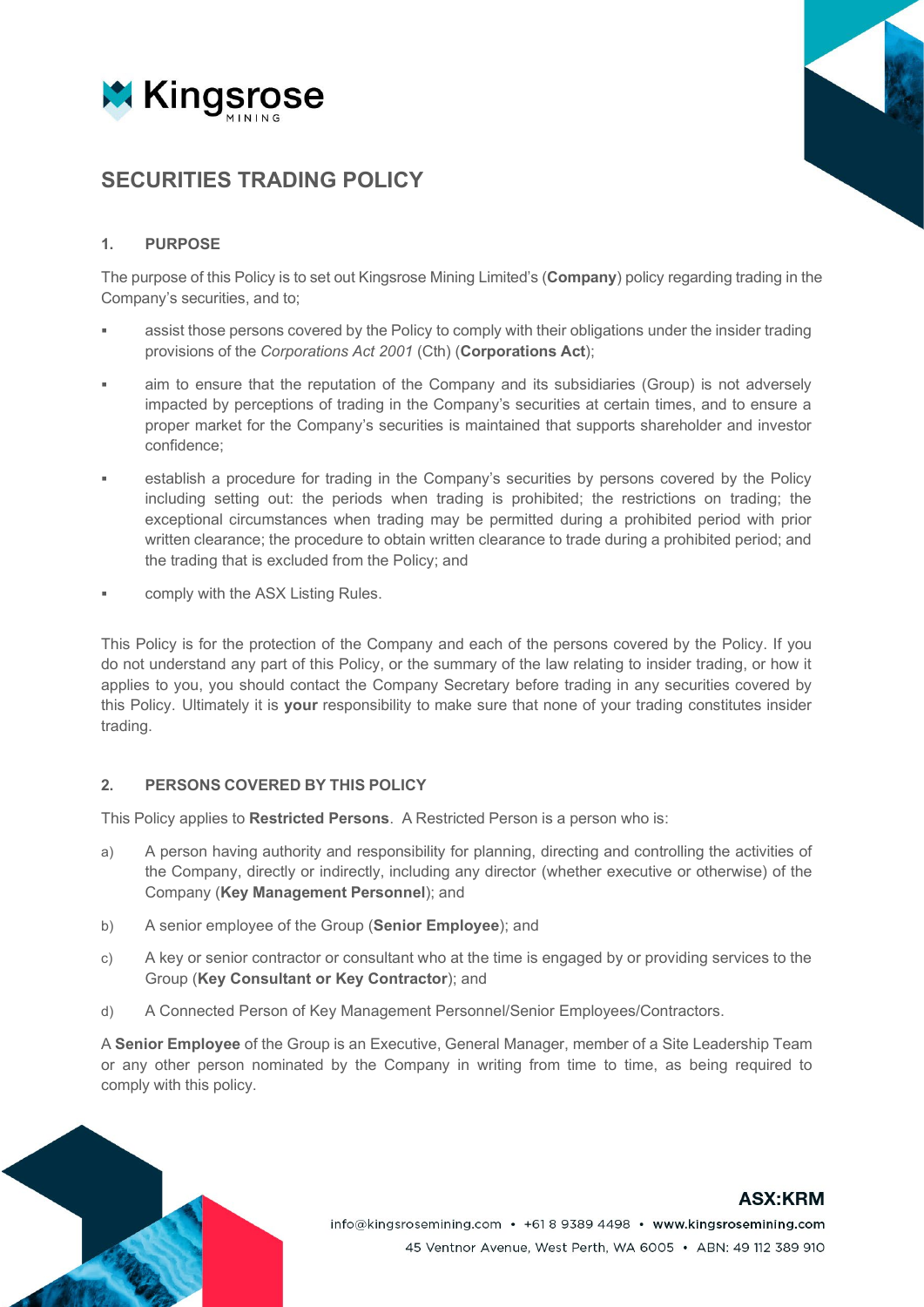

A **Connected Person** means a spouse or partner, child or step-child under 18 years, a parent, an unlisted body corporate which the Restricted Person controls or is director of, a trust of which the Restricted Person is a trustee and of which he or she or any of the persons referred to above is a beneficiary or any other person over whom the Restricted Person has significant influence or control. Where this Policy requires a Restricted Person to do an act or thing, the relevant Restricted Person must do that act or thing in respect of the Connected Person.

# **3. SECURITIES COVERED BY THIS POLICY**

This Policy applies to trading in all securities issued by the Company, and includes the following types of securities:

- a) Shares, share acquisition rights and options;
- b) Debentures (including bonds and notes);
- c) Derivatives of any of the above (including equity swaps, futures, hedges and exchange-traded or over-the-counter options) whether settled by cash or otherwise,

(**Company Securities**).

#### **4. INSIDER TRADING PROHIBITION**

#### **4.1 What is Inside Information?**

**Inside Information** is information that: (a) is not generally available; and (b) if it were generally available, a reasonable person would expect it to have a material effect on the price or value of the securities.

A reasonable person would be taken to expect information to have a material effect on the price or value of securities if (and only if) the information would, or would be likely to, influence persons who commonly acquire securities in deciding whether or not to acquire or dispose of those securities. In other words, the information must be shown to be material to the investment decision of a reasonable hypothetical investor in the securities.

It does not matter how you come to know the Inside Information. For the purpose of the insider trading provisions of the Corporations Act, "information" is given a wide meaning and includes matters of supposition and other matters that are insufficiently definite to warrant being made known to the public and matters relating to the intentions, or the likely intentions of a person.

Examples of information which, if made available to the market, may depending on the circumstances be likely to have a material effect on the price of Company Securities are set out in the Appendix.

#### **4.2 When is information generally available?**

Information is generally available if:

- a) It consists of 'readily observable matter';
- b) It has been made known in a manner that would, or would be likely to, bring it to the attention of persons who commonly invest in securities of a kind whose price or value might be affected by the information and since it was made known, a reasonable period for it to be disseminated among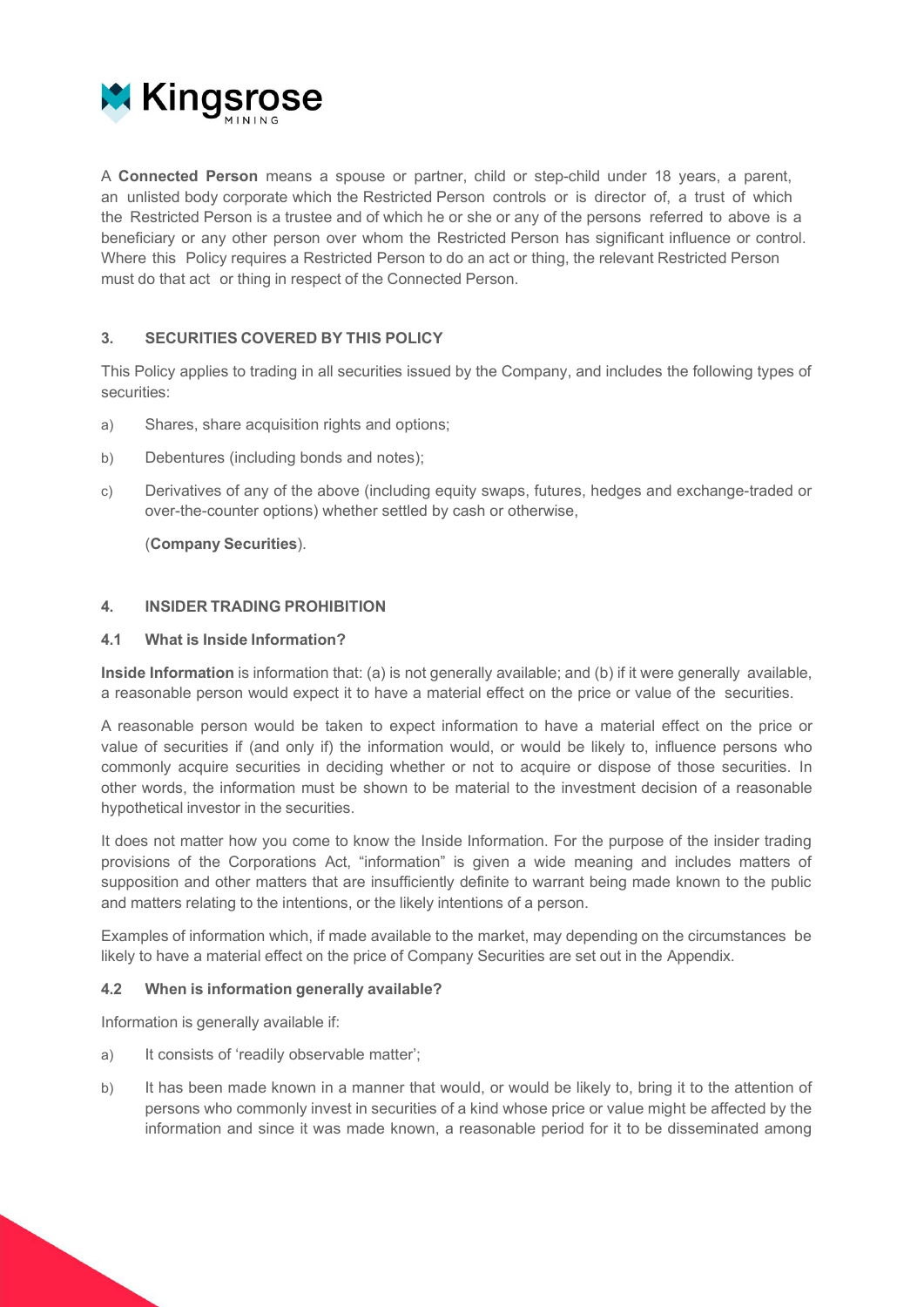

such persons has elapsed; or

c) It consists of deductions, conclusions or inferences made or drawn from information of the kind referred to in (a) or (b) above.

#### **4.3 Prohibited Conduct**

In summary, the Corporations Act prohibits three types of conduct relating to Inside Information:

- The direct or indirect acquisition or disposal of securities using Inside Information;
- The procurement of another person to acquire or dispose of securities using Inside Information; and
- Communication of Inside Information to another person for the purpose of the other person acquiring or disposing of securities.

You must not, whether in your own capacity or as an agent for another, apply for, acquire or dispose of, or enter into an agreement to apply for, acquire or dispose of, any securities, or procure another person to do so if you:

- a) Possess Inside Information; and
- b) Know or ought reasonably to know, that:
	- (i) The information is not generally available; and
	- (ii) If it were generally available, it might have a material effect on the price or value of the securities or influence a person's decision to buy or sell the securities.

Further, you must not either directly or indirectly pass on this kind of information to another person if you know, or ought reasonably to know, that this other person is likely to apply for, acquire or dispose of the securities or procure another person to do so.

#### **4.4 Consequences of Insider Trading**

Engaging in "insider trading" (as summarised in section 4.3), can subject you to criminal liability, including substantial monetary fines and/or imprisonment. You may also be subject to civil liability, which may include being sued by another party or the Company, for any loss suffered as a result of insider trading. **Insider trading is prohibited at all times.**

#### **5. BLACKOUT PERIODS**

In addition to the prohibitions on insider trading set out in the Corporations Act, Restricted Persons must not trade in Company Securities in the periods between:

a) Close of business two calendar weeks prior to the day on which it is proposed that the half year financial accounts are to be released to the ASX and the next trading day that is at least one full trading day after the release of the Company's half-year financial accounts;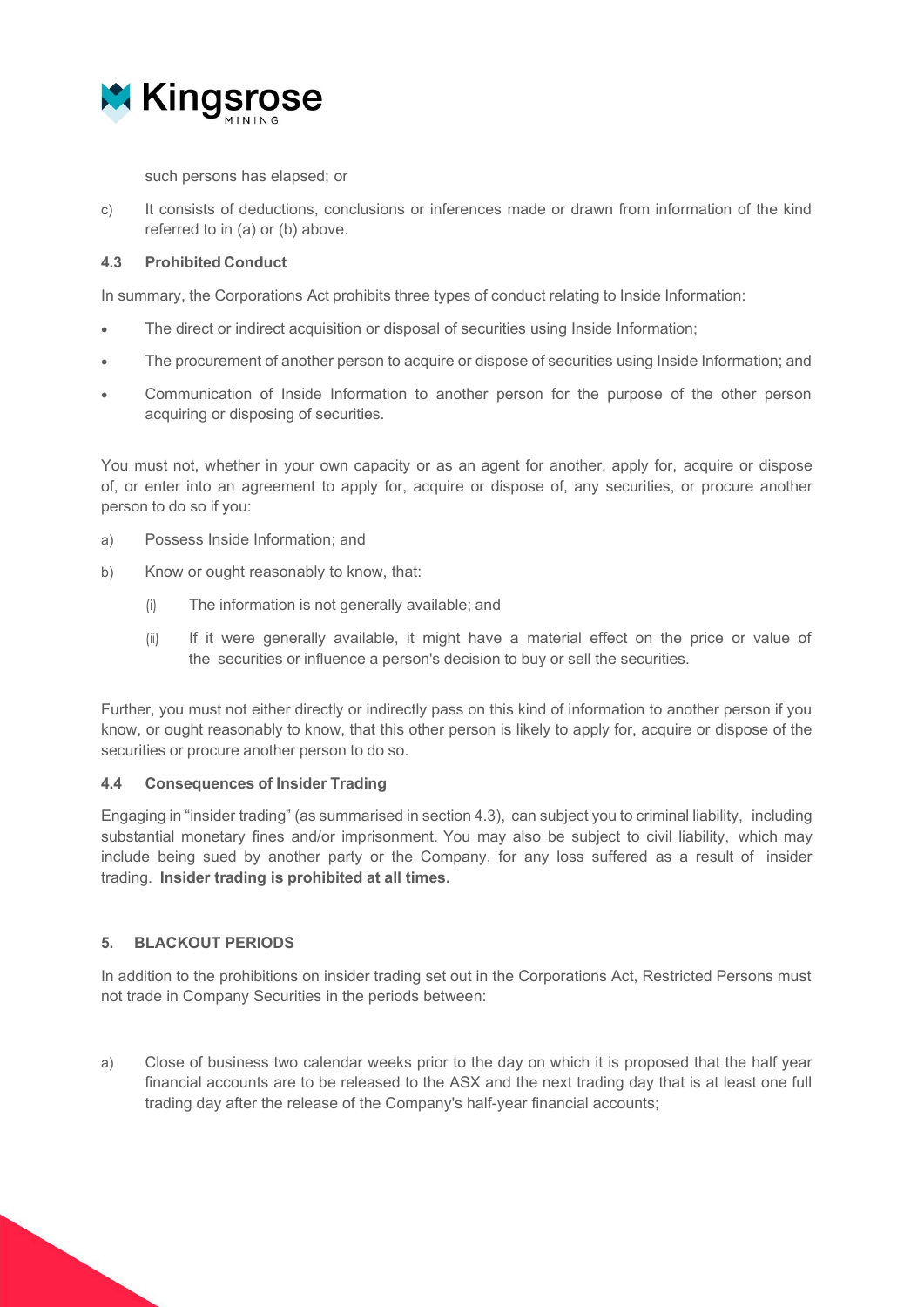

- b) Close of business two calendar weeks prior to the day on which it is proposed that the Company's annual financial accounts are to be released to ASX and the next trading day that is at least one full trading day after the release of the Company's annual financial accounts; and
- c) Close of business two calendar weeks prior to the day on which it is proposed that the March and September quarterly cashflow and activities report are to be released to ASX and the next trading day that is at least one full trading day after the release of the Company's quarterly reports for those financial quarters,
- d) Such other periods advised by the Board and/or Chairman or Managing Director or equivalent.

(**Blackout Periods**), unless the circumstances are exceptional and the procedure for prior written clearance described in section 7 has been met.

In addition to the prohibitions on insider trading set out in the Corporations Act, Restricted Persons must not trade in Company Securities within any period imposed by the Board from time to time, for example because the Company is considering matters that would require disclosure to the market but for Listing Rule 3.1A (**Additional Period**), unless the circumstances are exceptional and the procedure for prior written clearance described in section 7 has been met. This prohibition is in addition to the Blackout Periods. The Blackout Periods and the Additional Period are together referred to as a **Prohibited Period** in this Policy. Restricted Persons must not disclose to anyone that an Additional Period is in effect.

Please note that even if it is outside a Prohibited Period, Restricted Persons must not trade in the Company's Securities if they are in possession of Inside Information or if they have not obtained prior written clearance to trade.

# **6. EXCEPTIONAL CIRCUMSTANCES WHEN TRADING MAY BE PERMITTED SUBJECT TO PRIORWRITTEN CLEARANCE**

A Restricted Person, who is not in possession of Inside Information, may be given prior written clearance to trade in Company Securities during a Prohibited Period in accordance with the procedure described in section 7, in the following exceptional circumstances:

- a) Where the person is in severe financial hardship; or
- b) Where there are other circumstances deemed to be exceptional by the person granting the prior written clearance.

The determination of whether a person is in severe financial hardship or whether there are other exceptional circumstances can only be made by the relevant Approving Officer in accordance with the procedure for obtaining clearance prior to trading set out in section 7. A person may be in severe financial hardship if he or she has a pressing financial commitment that cannot be satisfied otherwise than by selling the relevant Company Securities. A tax liability would not normally constitute severe financial hardship unless the person has no other means of satisfying the liability. A circumstance may be considered exceptional if the person in question is required by a court order or a court enforceable undertaking to transfer or sell, or accept a transfer of, the Company Securities or there is some other overriding legal or regulatory requirement for him or her to do so.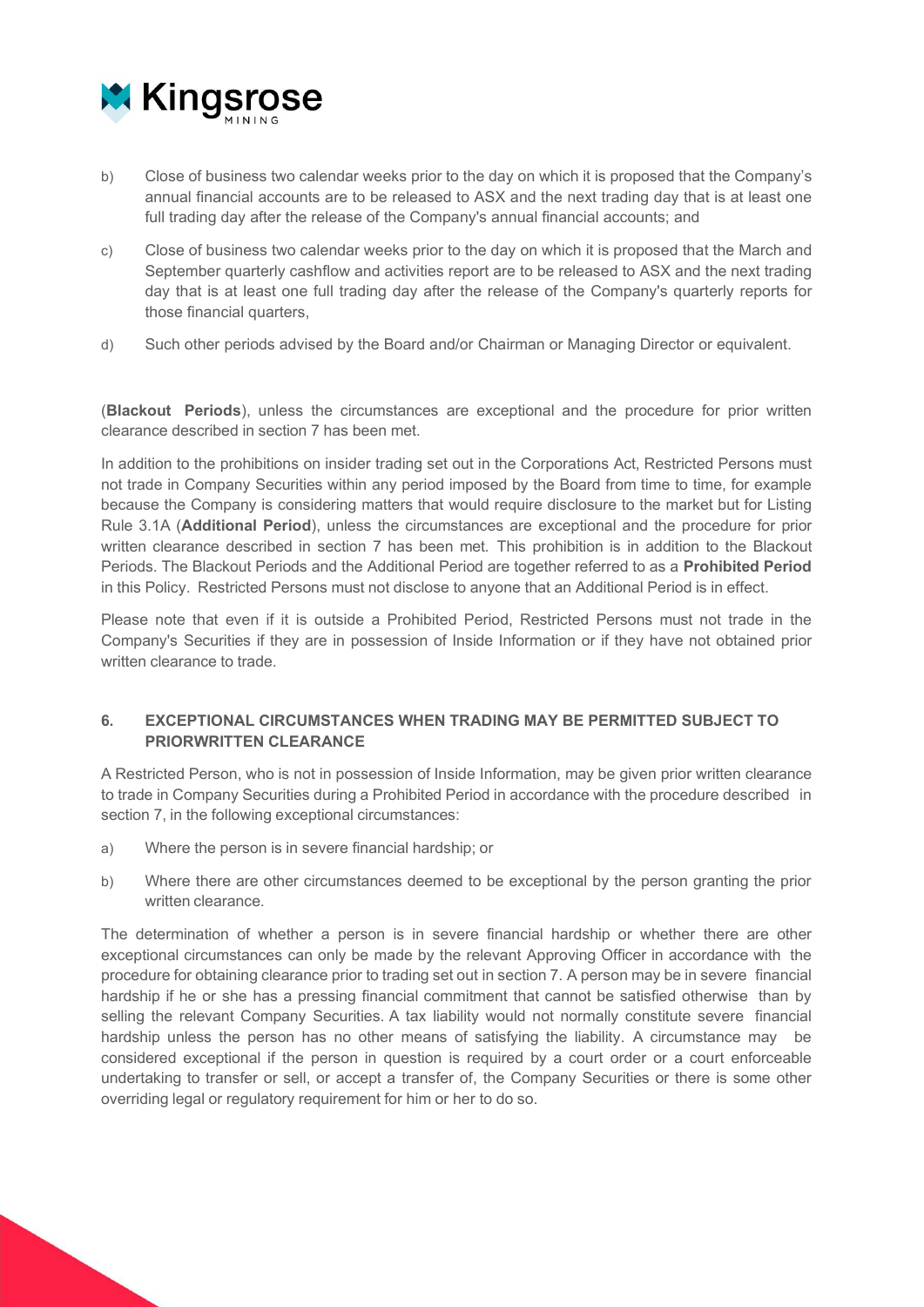

#### **7. PROCEDURE FOR OBTAINING WRITTEN CLEARANCE PRIOR TO TRADING**

Restricted Persons must not trade in Company Securities at any time, including in the exceptional circumstances referred to in section 6, unless the Restricted Person first requests permission in writing to the Approving Officer, copied to the Company Secretary, and obtains written clearance to trade utilising the following authorisation levels:

- a) clearance requested by all Restricted Persons excluding the Key Management Personnel the Company Secretary;
- b) clearance requested by any Key Management Personnel (excluding any Director) the Managing Director;
- c) clearance requested by any Non-Executieve Director (except the Chair) the Managing Director and the Chair, jointly in consultation with one another;
- d) Clearance requested by the Managing Director or any Executive Director the Chair; and
- e) Clearance requested by the Chair the Managing Director and the Chair of the Audit and Risk Committee, jointly in consultation with one-another,

(each an **Approving Officer),** and in doing so, the Approving Officer must seek input from other relevant Key Management Personnel, Senior Employees and legal counsel (if appropriate) about the broader implications of the proposed trading in Company Securities in the prevailing circumstances having regard to corporate and operational activity of the Company.

When an Approving Officer is absent, the request to trade shall be sent to the Company Secretary.

Any written clearance granted under this Policy will be valid for the period of five (5) business days from the time which it is given, or such other period as maybe determined by the Approving Officer. The expiry time of the clearance will be stated in the clearance granted. Any clearance given under this Policy must be given in writing in person or by email and must be copied to the Company Secretary.

Written clearance under this Policy may be withdrawn by the Approving Officer in writing, in person or by email at any time during the clearance period, and copied to the Company Secretary, should the Approving Officer consider that circumstances have changed, with regard to the broader implications of the proposed trading in Company Securities in the prevailing circumstances having regard to the corporate or operational activity of the Company.

# **8. TRADING WHICH IS NOT SUBJECT TO THIS POLICY**

The following trading by Restricted Persons is excluded from the restrictions outlined in section 5, but is subject to the insider trading provisions of the Corporations Act summarised in section 4 of this Policy:

- a) Transfers of Company Securities between a Restricted Person and their spouse, civil partner, child, stepchild, family company, family trust or other close family member or of Company Securities already held into a superannuation fund or other saving scheme in which the Restricted Person is a beneficiary;
- b) An investment in, or trading in units of, a fund or other scheme (other than a scheme only investing in Company Securities) where the assets of the fund or other scheme are invested at the discretion of a third party;
- c) Where a Restricted Person is a trustee, trading in the Company Securities by that trust provided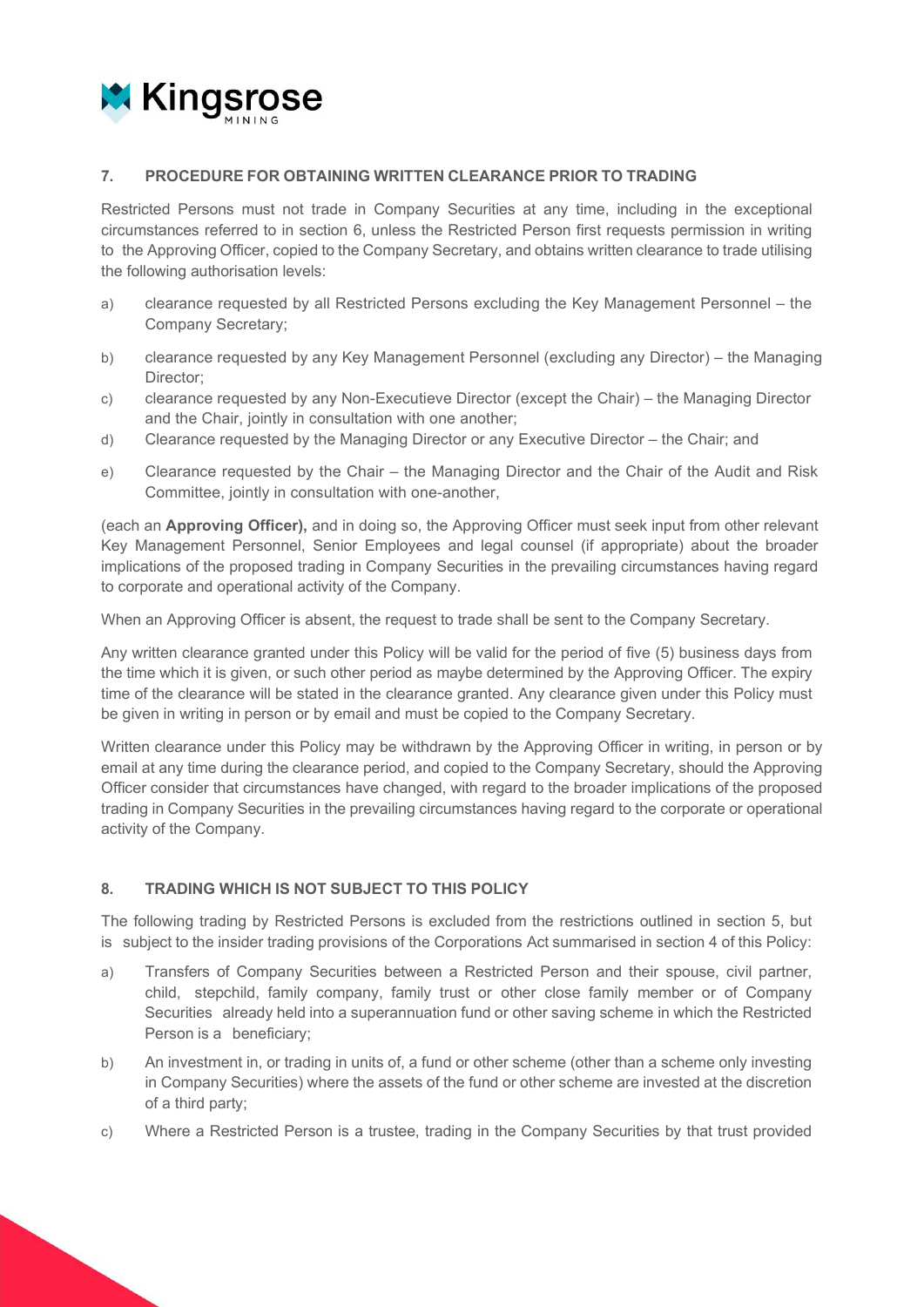

that the Restricted Person is not a beneficiary of the trust and any decision to trade during a Prohibited Period is taken by the other trustees or by the investment managers independently of the Restricted Person;

- d) Undertakings to accept, or the acceptance of, a takeover offer;
- e) A disposal of Company Securities arising from a scheme of arrangement;
- f) Trading under an offer or invitation made to all or most of the security holders such as, a rights issue, a security purchase plan, a dividend or distribution reinvestment plan and an equal access buy- back, where the plan that determines the timing and structure of the offer has been approved by the Board. This includes decisions relating to whether or not to take up the entitlements and the sale of entitlements required to provide for the take up of the balance of entitlements under a renounceable pro rata issue;
- g) A disposal of Company Securities that is the result of a secured lender exercising their rights, for example, under a margin lending arrangement;
- h) The exercise (but not the sale of Company Securities following exercise) of an option or right by Key Management Personnel or a Senior Employee (excludes Contractors) under an employee incentive scheme that is ASIC Class Order 14/1000 compliant, or the conversion of a convertible security, where:
	- (i) the final date for the exercise of the option or right, or the conversion of the security, falls during a Prohibited Period and the Company has been in an exceptionally long Prohibited Period or the Company has had a number of consecutive Prohibited Periods and the Restricted Person could not reasonably have been expected to exercise it at a time when free to do so; and
	- (ii) the Restricted Person obtains prior written clearance to exercise the option or right, or convert the security, in accordance with the procedure set out in section 7 of this Policy;
- i) Trading under a non-discretionary trading plan for which prior written clearance has been provided in accordance with procedures set out in this Policy and where: (a) the Restricted Person did not enter into the plan or amend the plan during a Prohibited Period; and (b) the trading plan does not permit the Restricted Person to exercise any influence or discretion over how, when, or whether to trade;
- j) An acquisition of Company Securities under an employee incentive scheme; and
- k) The vesting (but not the sale of Company Securities following the vesting) of Company Securities as a result of meeting performance hurdles, or release of Company Securities from holding lock or holding term in respect of Company Securities received by Restricted Persons as part of performance-based remuneration.

#### **9. SHORT TERM DEALING**

Restricted Personnel are prohibited from engaging in short term or speculative dealing in Company securities. Restricted persons are not permitted to engage in short selling of Company Securities<sup>[1](#page-5-0)</sup>.

<span id="page-5-0"></span><sup>&</sup>lt;sup>1</sup> "short selling" involves a person selling financial products that they do not own with a view or repurchasing them later a lower price. See ASIC Regulatory Guide 196 for further information.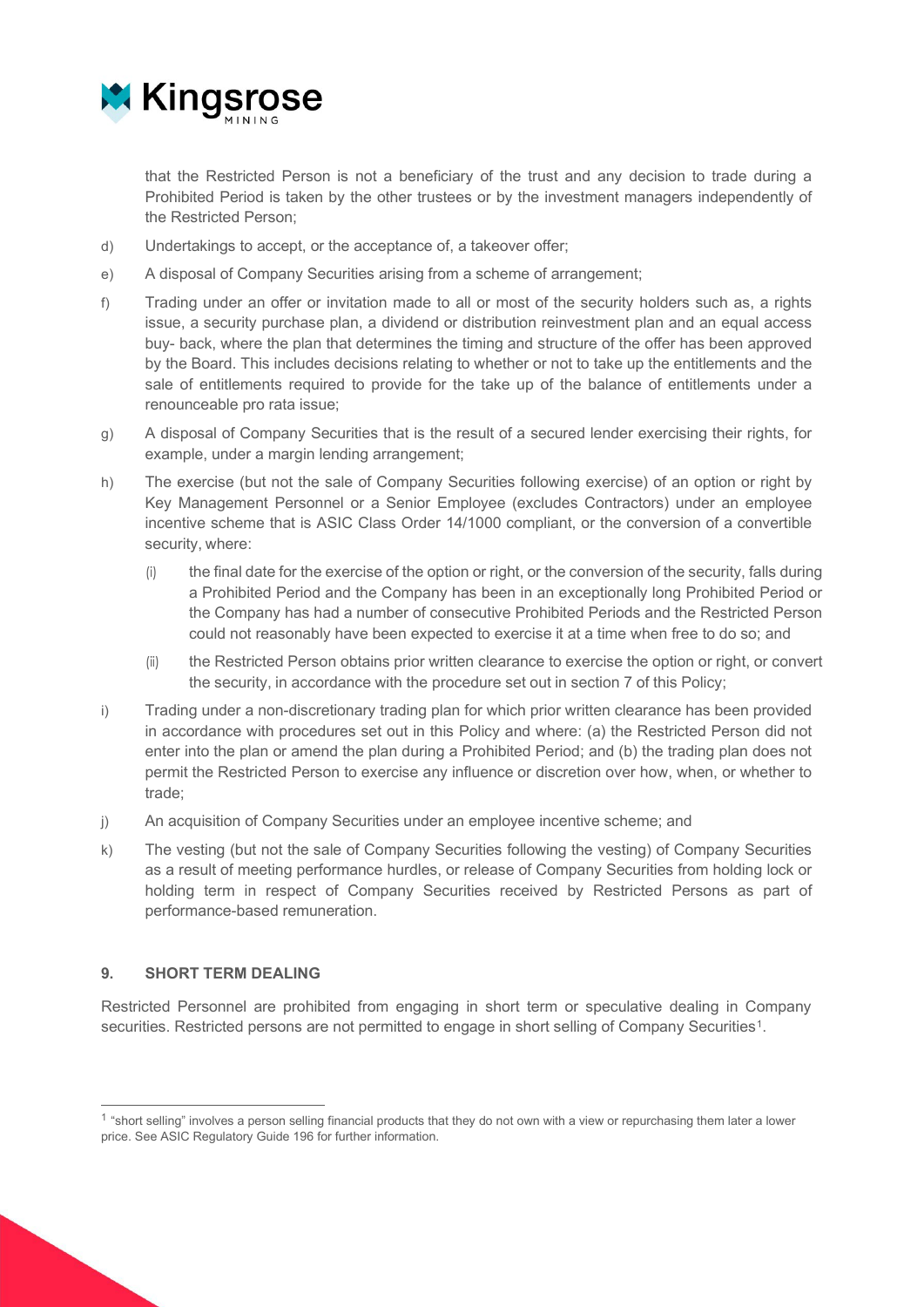

#### **10. HEDGING TRANSACTIONS**

Restricted Personnel are prohibited from entering into transactions or arrangements which limit the economic risk of participating in unvested entitlements under any equity-based remuneration schemes.

Restricted Personnel must not enter into transactions or arrangements which operate to limit the economic risk of their security holding in the Company without first obtaining prior written clearance from the appropriate Approving Officer in accordance with the procedure set out in section 7.

#### **11. MARGIN LOANS AND OTHER SECURED LENDING**

Restricted Personnel must not enter into margin loan agreements or other secured lending arrangements in relation to Company Securities without first obtaining prior written clearance from the appropriate Approving Officer in accordance with the procedure set out in section 7.

#### **12. NON-DISCRETIONARY TRADING PLANS**

Restricted Persons must not put in place a non-discretionary trading plan in respect of Company Securities without first obtaining prior written clearance from the appropriate Approving Officer in accordance with the procedure set out in section 7. Restricted Persons must not cancel any such trading plan during a Prohibited Period, unless the circumstances are exceptional and the procedure for prior written clearance set out in section 7 has been met.

#### **13. DIRECTOR NOTIFICATION REQUIREMENTS**

Directors have agreed with the Company to provide details of changes in Company Securities they hold (directly or indirectly) to the Company Secretary as soon as reasonably possible to enable the Company to comply with its obligations under the ASX Listing Rules to report changes in a Director's holding within five (5) business days of a change occurring.

Directors are referred to their Directors Disclosure Agreement and are reminded that it is their obligation under section 205G of the Corporations Act to notify the market operator within 14 days after any change in a director's interest if the Company has failed to do so.

#### **14. REGISTER OF NOTIFICATIONS AND CLEARANCES**

The Company Secretary must maintain a register of notifications and clearances given in relation to trading in Company Securities.

The Company Secretary must report all notifications of trading in, and clearances given, in relation to trading in Company Securities to the next Board meeting of the Company.

#### **15. BREACHES**

Breach of the insider trading prohibition could expose you to criminal and civil liability. Breach of this Policy (irrespective of whether the insider trading prohibition or any other law is breached) will also be regarded by the Group as serious misconduct which may lead to disciplinary action and/or dismissal.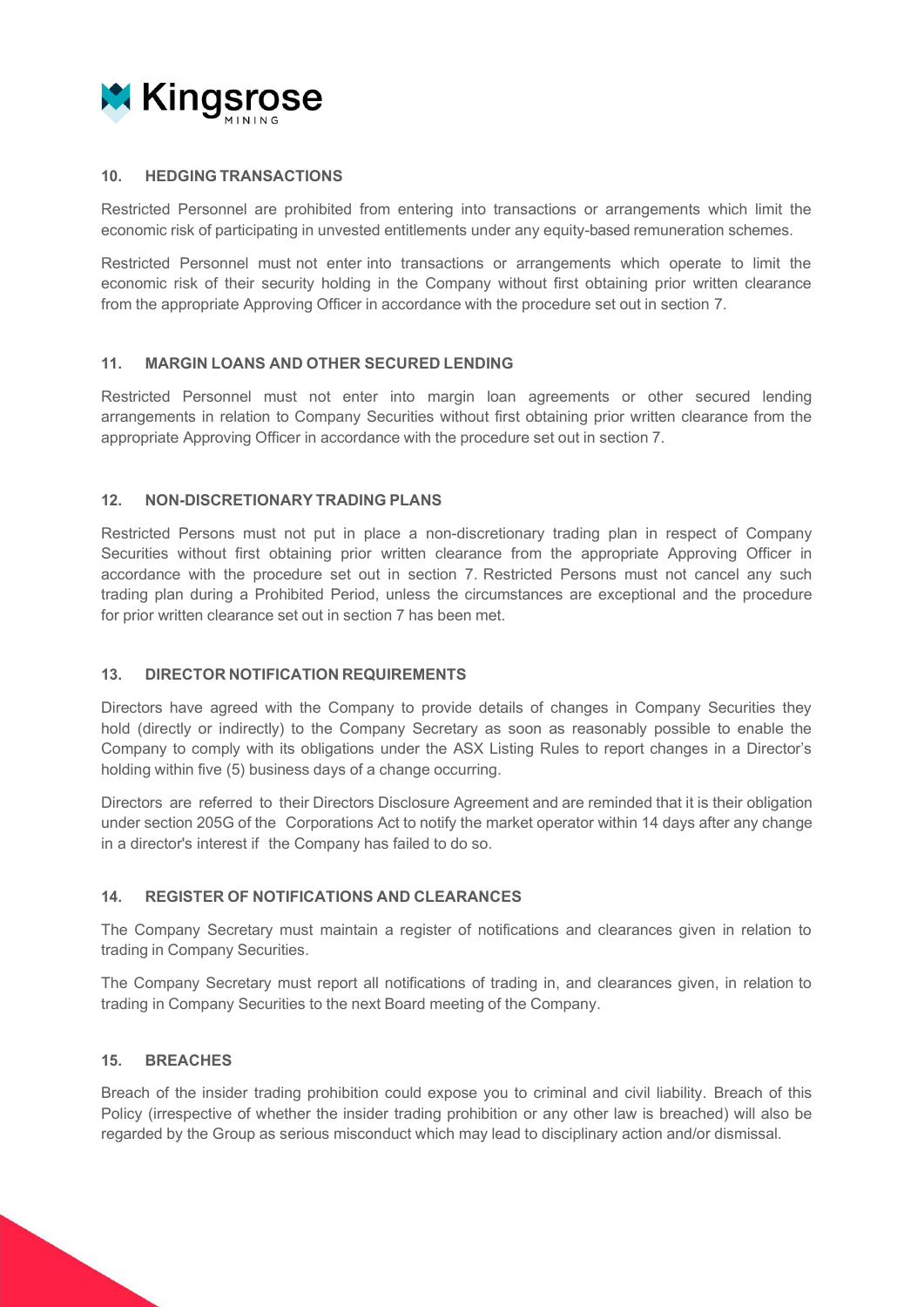

This Policy does not contain an exhaustive analysis of the restrictions imposed on, and the very serious legal ramifications of, insider trading. Restricted Persons who wish to obtain further advice in this matter are encouraged to contact the Company Secretary.

# **16. ASX LISTING RULE REQUIREMENTS**

It is a requirement for admission to the official list of ASX, and an on-going requirement for listing, that the Company has a Securities Trading Policy.

The Company will give a copy of this policy to ASX for release to the market. The Company will also give any amended version of this policy to ASX when it makes a change to the periods within which Restricted Persons are prohibited from trading in Company Securities; the trading that is excluded from the operation of the policy; or the exceptional circumstances in which Restricted Persons may be permitted to trade during a Prohibited Period, within five (5) business days of the amendments taking effect. The Company will also give this policy to ASX immediately on request by ASX.